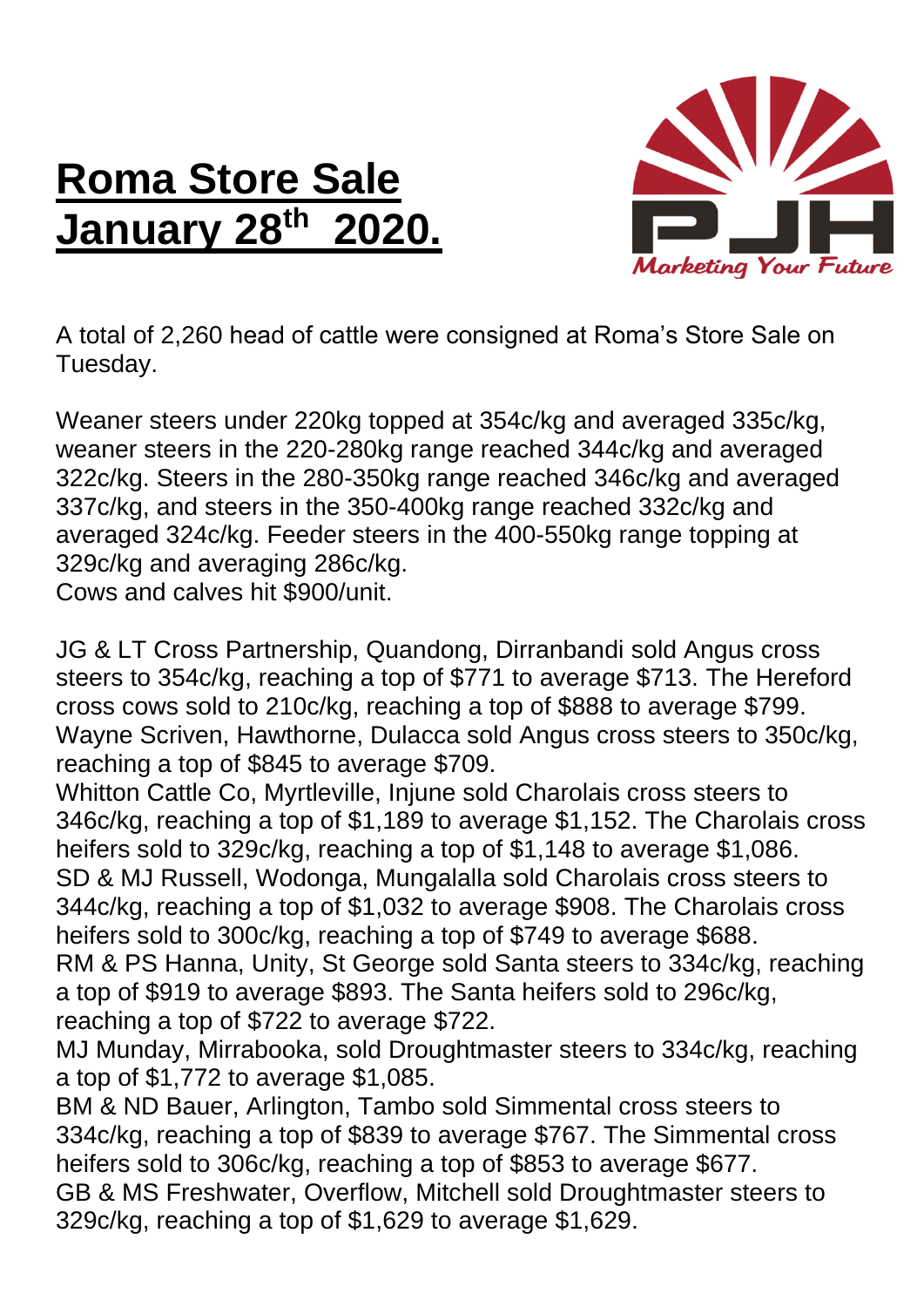AJ Riley, Blue Hills Rd, Roma sold Angus cross steers to 322c/kg, reaching a top of \$1,019 to average \$946.

Heifers under 220kg topped at 300c/kg and averaged 254c/kg, while heifers in the 220-280kg range topped at 306c/kg and averaged 286c/kg. Heifers in the 280-350kg range topped at 329c/kg, averaging 294c/kg. Heifers in the 350-450kg range topped at 330c/kg, averaging 281c/kg.

S & R White Family Trust, Mt Saltbush, Roma sold Charolais cross heifers to 330c/kg, reaching a top of \$1,297 to average \$1,180. NR Harland & G Humphreys, Barradine, Roma sold Charolais cross heifers to 310c/kg, reaching a top of \$997 to average \$997. Wilson Grazing, Redbank, Mitchell sold Braford heifers to 306c/kg, reaching a top of \$845 to average \$779.

Cows in the 300-400kg range reached 247c/kg and averaged 200c/kg, while cows in the 400kg-500kg range reached 272c/kg and averaged 237c/kg. Cows over 500kg topped at 279c/kg, averaging 265c/kg.

Kindee Pastoral Co, Muya, Mitchell sold Santa cross cows to 279c/kg, reaching a top of \$1,602 to average \$1,511.

JS & EM Campbell, sold Brahman cows to 278c/kg, reaching a top of \$1,446 to average \$1,271.

Tamarang Pastoral Co, Tamarang, Wallumbilla sold Charolais cows to 275c/kg, reaching a top of \$1,513 to average \$1,039.

Kindee Pastoral Co, Cowangah, Taroom sold Santa cross cows to 270c/kg, reaching a top of \$1,462 to average \$1,284.

Copeland LB & AS, Glencoe, Mitchell sold Angus cross cows to 267c/kg, reaching a top of \$1,409 to average \$1,409.

## *Next week PJH sell 2 nd position.*